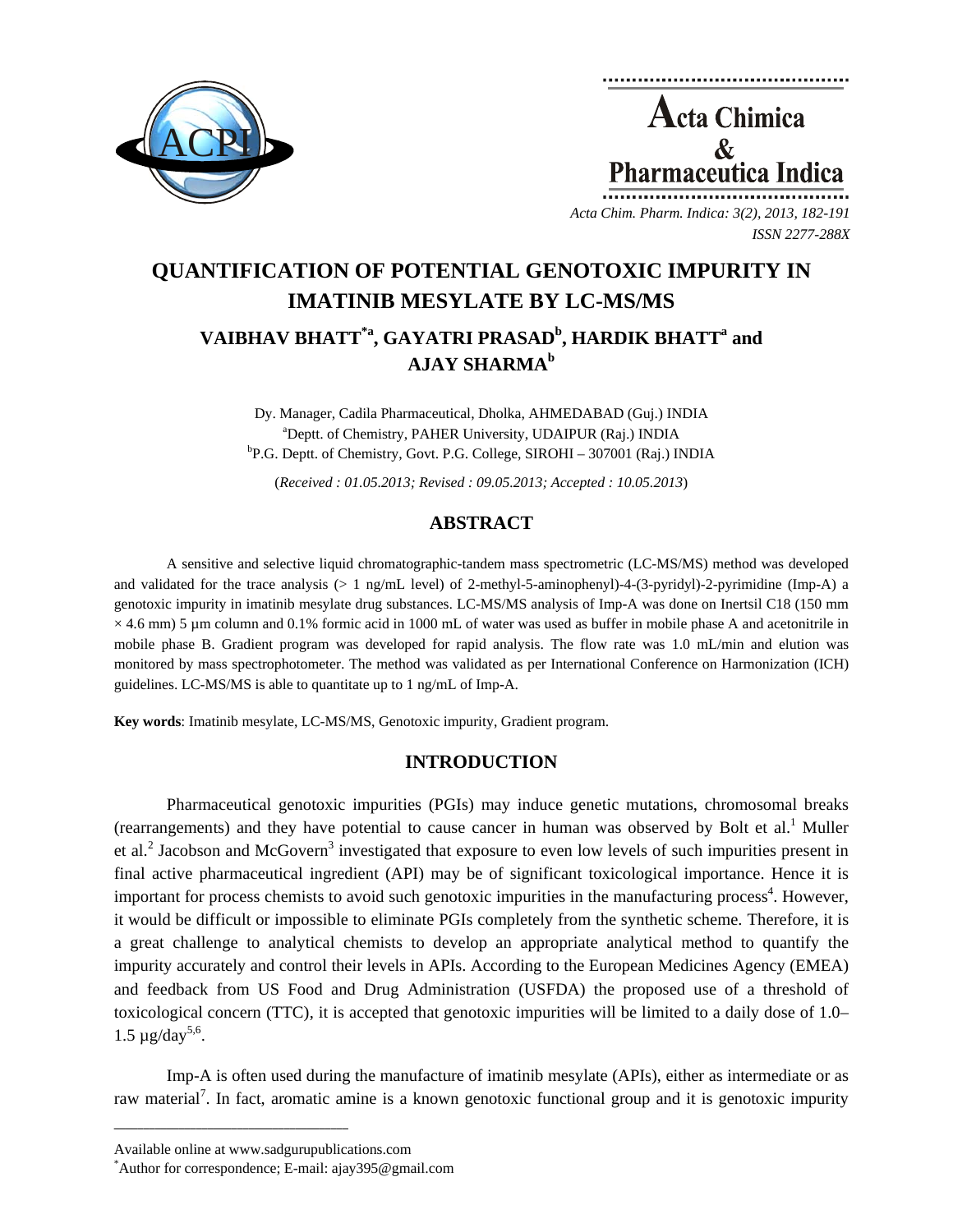and carcinogen in rats and mice reported by Fu et al.<sup>8</sup> The potential presence of these genotoxic impurities has attracted the attention of regulatory authorities; draft guidelines from the EMEA and feedback from the USFDA to the pharmaceuticals industry via responses to drug applications have influenced the industry to establish interim strategies. It is a great challenge to both analytical and synthetic chemists to prepare a drug dose of 1.5 g/day which does not cross 0.3 ppm of this genotoxic impurity and overview given by Snodin and McCrossen<sup>9</sup>.

 Though Imp-A is a well known carcinogen, this data would ascertain that the regulatory authorities may be expected to control the levels of Imp-A to be 0.3 ppm in the drug substance (assuming a 1.5  $g$ /day daily dose). A method capable of such a lower level of detection is great challenge for analytical method development for controlling these genotoxic impurities. Ideally conventional analytical instruments in pharmaceutical industries such as HPLC with UV detection and GC with FID detection should be employed as the standards in first attempt for PGIs analysis and these methods were discussed by Klick<sup>10</sup> and Valvo et al.11, but there are some drawbacks with above mentioned techniques because probability of co-elution at very trace level can change analytical result. When impurity standards are not available some method is needed to characterize the impurities on-line. Therefore, for accurate determination at ppm levels the above mentioned techniques are inadequate; consequently there is a great need to develop better analytical method for the analysis of such genotoxic impurities in pharmaceutical industries. As a result various kinds of chromatographic techniques and methodologies have been explored as useful approaches out of Hsieh and Korfmacher<sup>12</sup> and Lee and Kems<sup>13</sup> had discussed LC-MS/MS technique and application. It was felt necessary to develop simple, sensitive and validated method for estimation of Imp-A. The literature survey revealed that Raja et al.<sup>14</sup> developed and reported spectrophotometric methods for the determination of imatinib mesylate API. A method has been reported for the determination of Imp-A in imatinib mesylate API by RP-HPLC and reported by Kakde et al.<sup>15</sup> and Madireddy et al.<sup>16</sup>

The present study was undertaken to develop a sensitive and rapid LC-MS/MS method for the determination of Imp-A in imatinib mesylate API. Due to its higher selectivity and sensitivity LC-MS/MS has been adopted for quantification of Imp-A in imatinib mesylate, which is used to treat certain types of cancer. It is used in treating chronic myelogenous leukemia (CML), gastrointestinal stromal tumors (GISTs) and some other diseases. It blocks different abnormal enzyme found on tumor cells, there by curing the disease given by Zimmermann et al. $^{17}$ 

Imatinib, a selective tyrosine kinase inhibitor that inhibits c-Abl, c-Kit, and PDGF receptors (PDGFR), has therapeutic efficacy in patients with chronic myeloid leukemia and gastrointestinal stromal tumors. The therapeutic benefit of imatinib in animal models of kidney diseases is reported and has largely been attributed to its effect on PDGFR<sup>18</sup>, brief stability data was generated for the Imp-A in the water– acetonitrile  $(50:50, v/v)$  diluents.

## **EXPERIMENTAL**

#### **Reagents and standards**

HPLC grade methanol and formic acid were purchased from Merck (Mumbai, India). Formic acid, trifluoroacetic acid and methanol were obtained in their analytical grade from S. d. fine Chemicals Limited (Mumbai, India). Purified water collected through Milli-Q Plus water purification system (Millipore, Milfordford, MA, USA). Reference substance of Imp**-**A and Pure Imatinib mesylate were obtained as gratis sample from Cipla Ltd. Research Laboratories (Mumbai, India).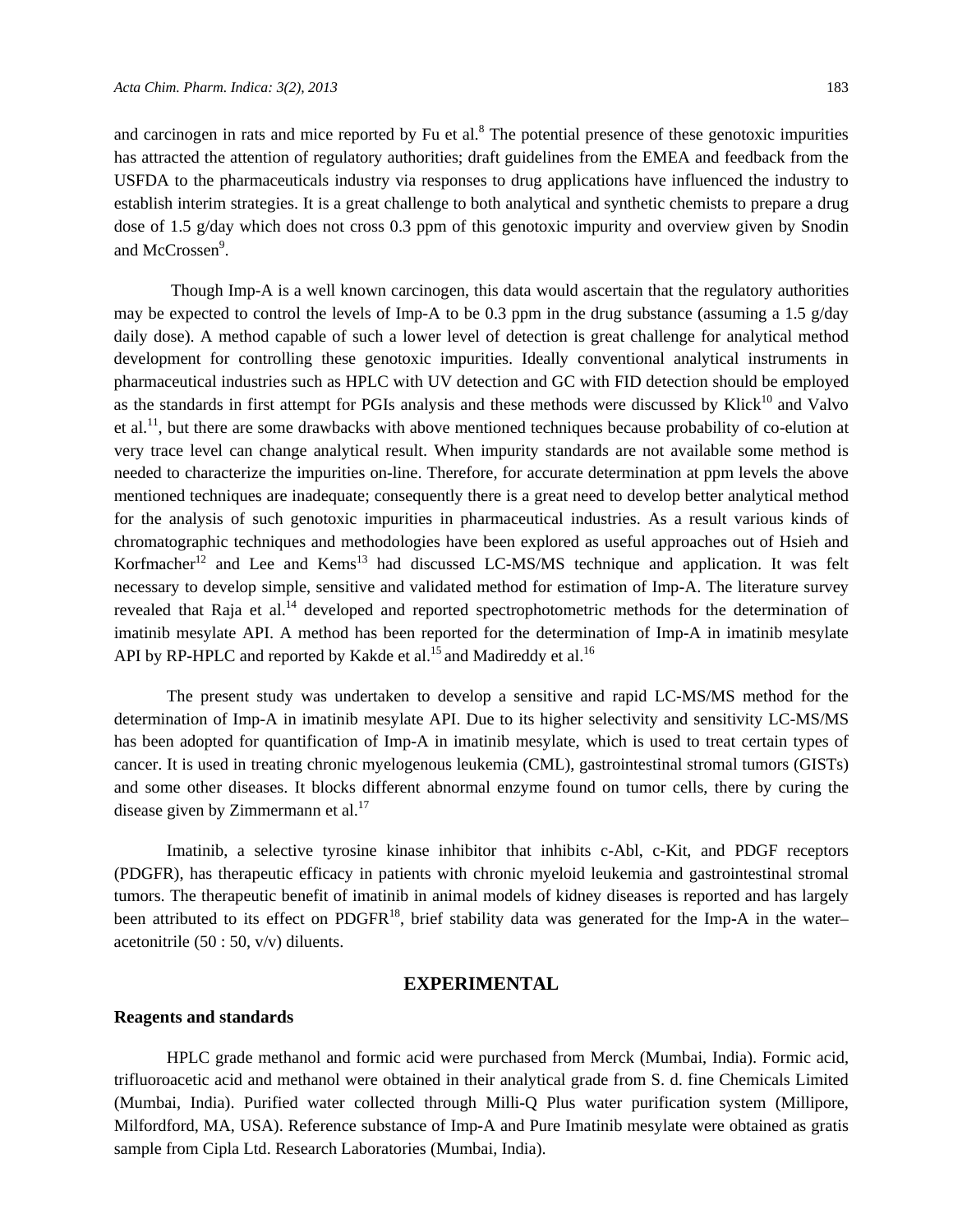#### **Sample and standard preparation**

0.1 mg/mL reference stock solution was prepared by dissolving Imp**-**A in water–methanol (50 : 50,  $v/v$ ). Preparation of sub stock standard solution of 0.001 mg/mL was achieved on further dilution with water–acetonitrile (50 : 50, v/v). Finally desired concentration (20 ng/mL) of standard solution was prepared by diluting standard stock solution to 100 mL with water–acetonitrile (50 : 50,  $v/v$ ). Linearity solution prepared from further dilution of standard solution of 1, 10, 15, 20, 25 and 30 ng/mL.

#### **Instrumentation**

The MS of LC-MS/MS system used was an Applied Biosystems Sciex QTRAP-5500 Model (Switzerland). LC was carried out on Agilent HPLC (1200 series, Germany) with photodiode array detector. The output signal was monitored and processed using Chromeleon software (ver no. 6.80SR10). In all the studies, separations were achieved on a Inertsil ODS 3V column (150 mm x 4.6 mm i.d., particle size 5  $\mu$ m) procured from LCGC (Bangalore, INDIA). A pH/Ion analyzer (Labindia) was used to check and adjust the pH of buffer solutions. Other small equipment were PCI sonicator (22L500/CC/DTC), precision analytical balance (MX5, Mettler Toledo, Schwerzenbach, Switzerland).

#### **Operating conditions of LC-MS/MS**

The analytical column used in LC-MS/MS was Inertsil ODS 3V (150 mm  $\times$  4.6 mm) 5 µm column (LCGC Co., Bangalore-India) in gradient mode using 0.1 % formic acid as mobile phase-A and methanol as mobile phase-B. The flow rate was 1.0 mL/min, with the flow rate split down to 0.3 mL/min in to the MS source. The column oven temperature was maintained at 40°C, sample cooler temperature was 10°C and the wavelength was set at 230 nm. The injection volume was 20 µL. Positive ion electrospray ionization probe was operated with selective ion monitoring (SIM) or selective ion-recording (SIR) mode was used as MS method for quantification of Imp**-**A in imatinib mesylate drug substance. In this method Imp**-**A was monitored with its molecular ion  $[M^+H]^+$  m/z 278.2 (protonated) and Imatinib mesylate was monitored with its molecular ion  $[M^+H]^+$  m/z 495.1 (protonated). The ion spray voltage (V), declustering potential and entrance potential were kept as 5500 V, 60 V and 10 V, respectively. The curtain gas flow (psi), ion source gas1 and ion source gas2 nebulization pressure (psi) were maintained as 35, 50 and 45, respectively. This methodology has one of the advantages for the estimation of Imp**-**A in aqueous solutions, this approach is suitable for both API and intermediates. For gradient program (Table 1).

| Time (mins.) | % A (Mobile phase-A) % B (Mobile Phase-B) |    |
|--------------|-------------------------------------------|----|
| 0.01         | 60                                        | 40 |
| 5            | 60                                        | 40 |
| 7            | 20                                        | 80 |
| 10           | 20                                        | 80 |
| 11           | 60                                        | 40 |
| 14           | 60                                        | 40 |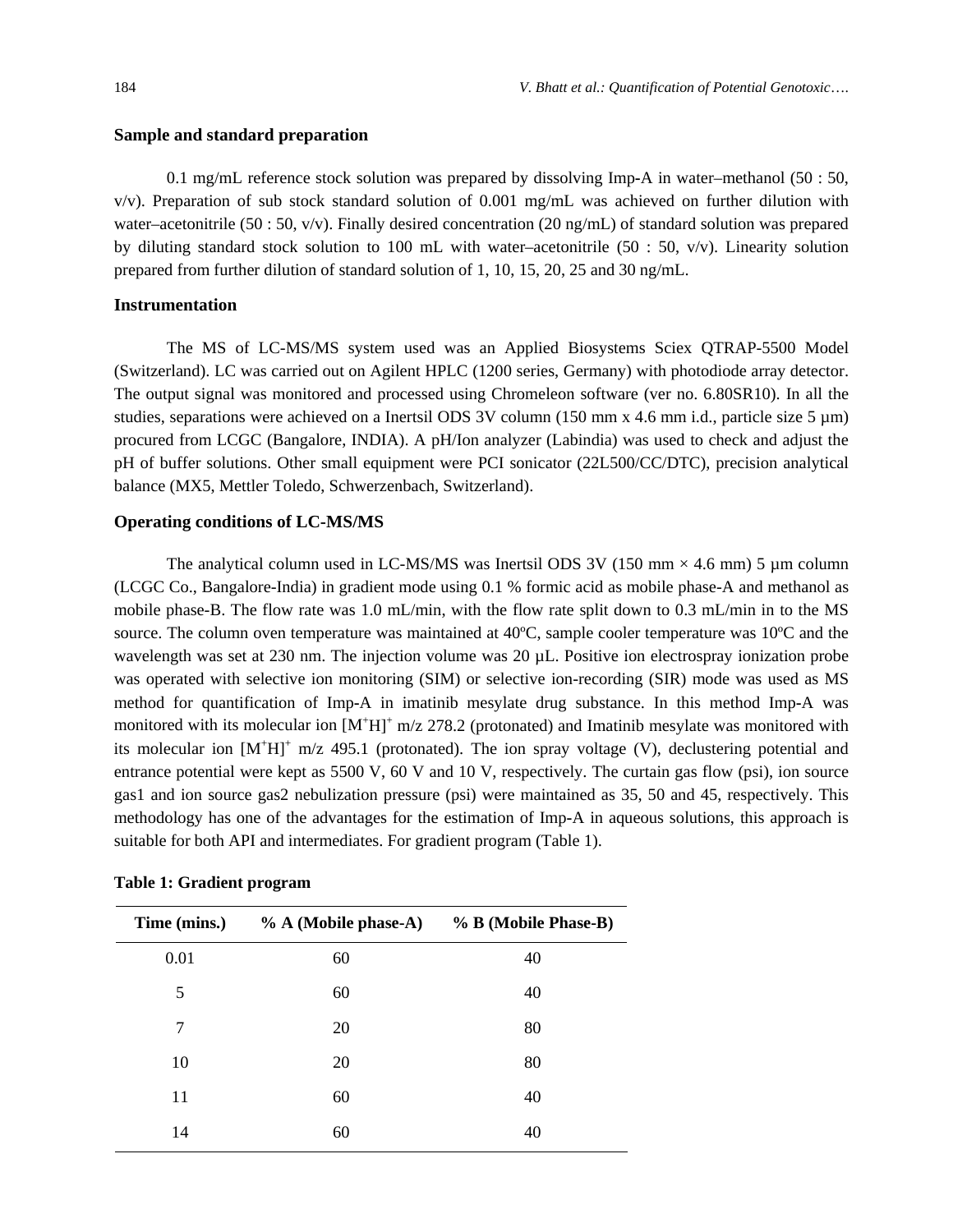#### **RESULTS AND DISCUSSION**

#### **Method development**

The main aim of the LC-MS/MS method in this study was to separate and quantify Imp**-**A in the imatinib mesylate active pharmaceutical ingredient structure are shown in Fig. 1. Different reversed phase stationary phases have been assessed which included C18, C8 and cyano phases. In addition different mobile phase additives such as formic acid, trifluoroacetic acid, acetonitrile and methanol have been tested. Chromatographic separation was finally achieved on a Inertsil ODS 3V (150 mm  $\times$  4.6 mm) 5 µm column (LCGC Co, India) in gradient mode using 0.1% formic acid as mobile phase-A and acetonitrile as mobile phase-B. The flow rate was 1.0 mL/min, with the flow rate split down to 0.3 mL/min in to the MS source MS parameter set to get maximum sensitivity for Imp**-**A.



**Fig. 1: Structure of imatinib mesylate and (2-methyl-5-aminophenyl)-4-(3-pyridyl)-2-pyrimidine (Imp-A)** 

#### **Method validation**

#### **Specificity**

Imatinib mesylate and Imp**-**A solutions were prepared individually at a concentration of about 0.001 mg/mL in the diluent and a solution of imatinib mesylate spiked with Imp**-**A was also prepared. Blank and specificity chromatograms are shown in Fig. 2. The robustness of the method was studied with deliberate modifications in flow rate of mobile phase and column temperature. The flow rate of mobile phase was altered by 0.2 units, i.e. 0.8–1.2 mL/min. The effect of column temperature on resolution was studied at 37ºC and 43ºC (temperature altered by 3 units), the results revealed that these changes do not impact on chromatographic performance.

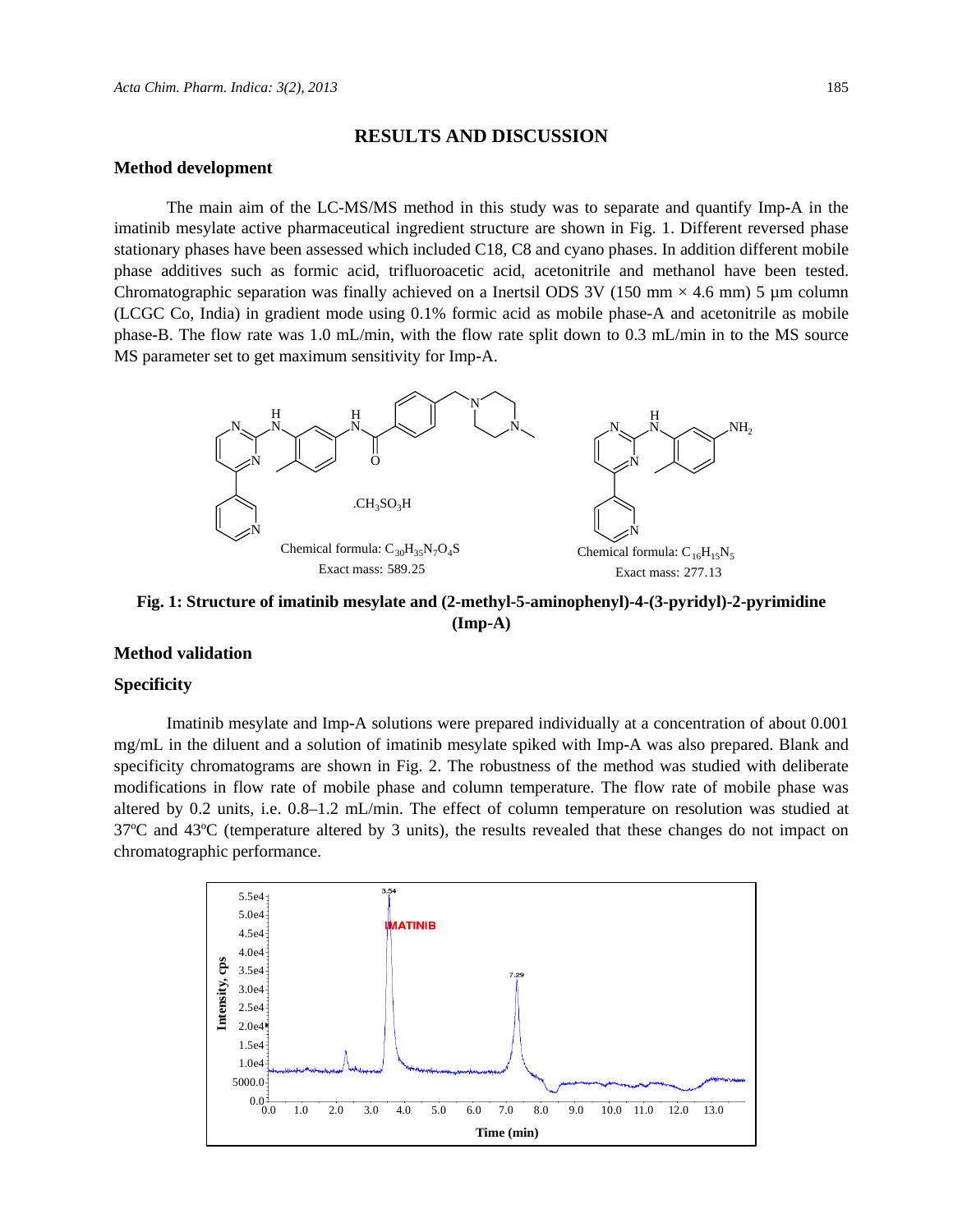

**Fig. 2: Specificity of imatinib, (2-methyl-5-aminophenyl)-4-(3-pyridyl)-2-pyrimidine (i.e-Imp-A)** 

#### **Determination of LOD and LOQ**

The LOD and LOQ were calculated from S/N (signal to noise) ratios. Now to determine LOD and LOQ values Imp**-**A concentrations were reduced sequentially such that they yield S/N ratio as 13 and 12, respectively. The determined LOD and LOQ chromatograms were shown in Fig. 3. Data generated from six injections of Imp**-**A (with out API) containing 0.3 ppm of each Imp**-**A with respect to an API sample concentration ng/mL. The LOQ of 0.3 ppm is typical for the Imp**-**A, with a LOD approximately three times less than LOQ. In addition, the relative efficiency of SIM versus MRM (SRM) modes in sensitivity improvement was also evaluated. We found that, in SIM mode the LOD was 0.3 ng/mL, whereas with SRM/MRM it was 1.0 ng/mL, the corresponding chromatogram was shown in Fig. 4.



**Fig. 3: LOD (Limit of detection)**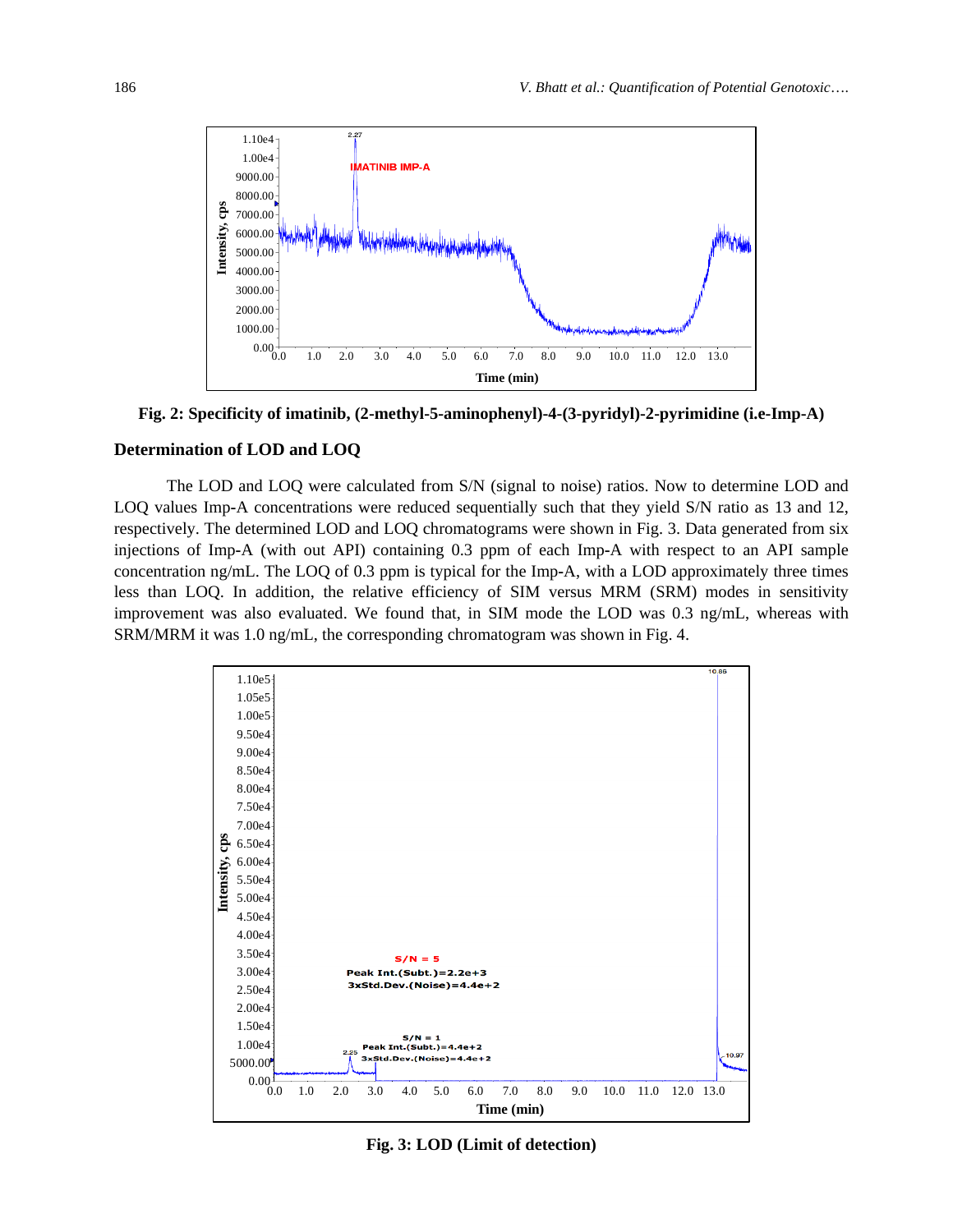

**Fig. 4: Sensitivity L-LOQ (Lower-Limit of quantification) in SRM mode** 

## **Linearity**

Linearity of the method was checked by preparing solutions at six concentration levels of 1 ng/mL (L-LOQ), 10 ng/mL (L1 solution), 15 ng/mL (L2 solution), 20 ng/mL (L3 solution), 25 ng/ml (L4 solution) and 30 ng/mL (L5 solution) for Imp**-**A. L1 solution and L5 solution were injected six times were as L2, L3, L4 and L5 solution were injected three times. The mean responses recorded for each impurity were plotted against concentration. The correlation coefficient was found to be 0.9999, which indicates good linearity. Corresponding linearity chromatogram shown in Fig. 5 and also shown in Table 2.

**Table 2: Linearity 1 ng/mL to 30 ng/mL. Each level % CV for six and three replicate and correlation coefficient**

| <b>Expected</b><br><b>Concentration</b> | <b>Sample</b><br><b>Name</b> | Number of<br>values used | Mean      | <b>Standard</b><br><b>Deviation</b> | $\%$ CV |
|-----------------------------------------|------------------------------|--------------------------|-----------|-------------------------------------|---------|
| 1.04                                    | L-LOQ                        | $6$ of $6$               | 22866.67  | 886.146239                          | 3.93    |
| 10.44                                   | L1 Solution                  | 3 of 3                   | 239333.33 | 2886.75                             | 1.21    |
| 15.66                                   | L <sub>2</sub> Solution      | 3 of 3                   | 380000.00 | 5291.50                             | 1.47    |
| 20.89                                   | L <sub>3</sub> Solution      | 3 of 3                   | 470333.33 | 8082.90                             | 1.72    |
| 26.11                                   | L <sub>4</sub> Solution      | 3 of 3                   | 603000.00 | 1732.05                             | 0.29    |
| 31.34                                   | L5 Solution                  | $6$ of $6$               | 723833.33 | 6112.83                             | 0.84    |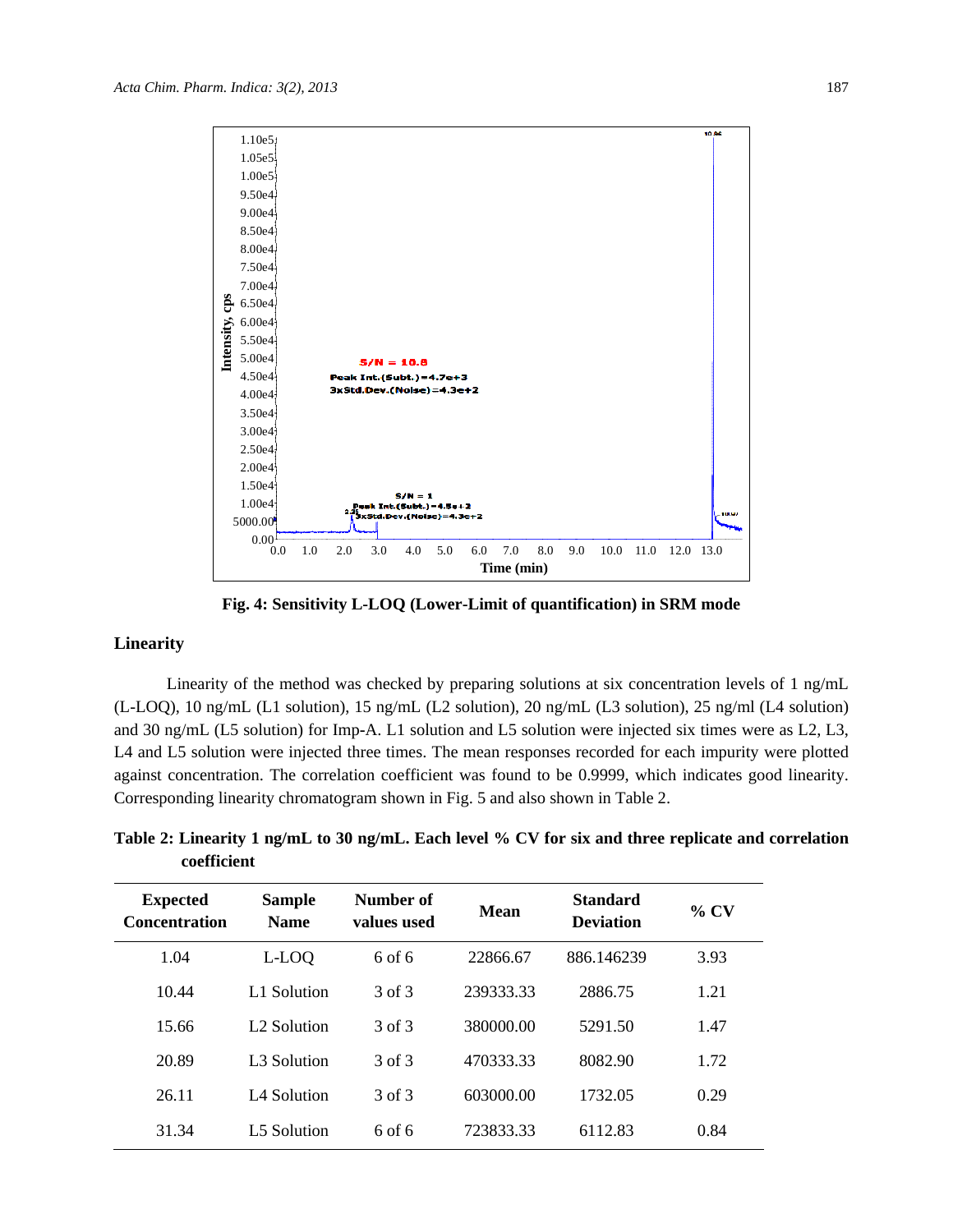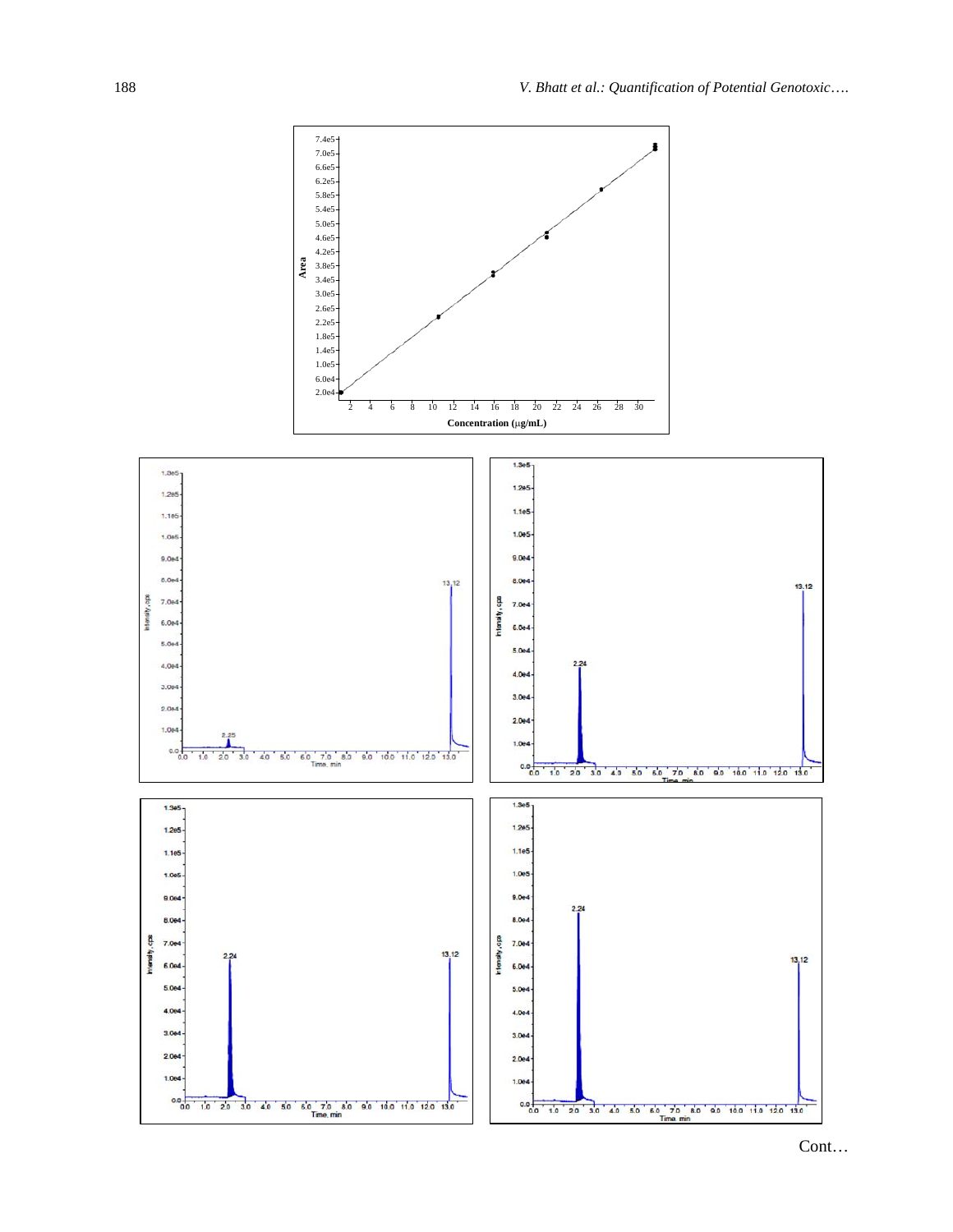

**Fig. 5: Linearity 1 ng/mL to 30 ng/mL (L-LOQ, L1 solution, L2 solution, L3 solution, L4 solution & L5 solution)** 

## **Accuracy**

Hence the recovery studies by the standard addition method were performed to evaluate accuracy and specificity, accordingly the accuracy of the method was determined in six replicate at L-LOQ level & L5 level, and remaining level (level 1, 2, 3  $\&$  4) triplicate in bulk drug sample. Then the percentage recoveries were calculated. Excellent recovery values of Imp**-**A (109–110%) was obtained at L-LOQ level. At such a low levels these recoveries and % CV is < 1.0 was satisfactory. Sample and accuracy at L-LOQ chromatograms are shown in Fig. 6, and the coefficient variant, % CV were calculated from the average of six and three plicate analysis, which were shown in Table 3.

| <b>Sample</b><br>area | <b>Standard</b><br>area | <b>Spiked</b><br>area | <b>Theoretical concentration</b><br>(mg/mL) | <b>Measured</b><br>concentration | % Recovery |
|-----------------------|-------------------------|-----------------------|---------------------------------------------|----------------------------------|------------|
| 51333                 | 25467                   | 76800                 | 0.00010                                     | 0.00011                          | 109.6      |
| 47533                 | 25467                   | 73000                 | 0.00010                                     | 0.00011                          | 109.3      |
| 47333                 | 25467                   | 72800                 | 0.00010                                     | 0.00011                          | 109.9      |
| 46633                 | 25467                   | 72100                 | 0.00010                                     | 0.00011                          | 109.9      |
| 44933                 | 25467                   | 70400                 | 0.00010                                     | 0.00011                          | 110.0      |
| 50333                 | 25467                   | 75800                 | 0.00010                                     | 0.00011                          | 110.8      |
| Average               |                         |                       |                                             |                                  | 109.91     |
| Standard deviation    |                         |                       |                                             |                                  | 0.51       |
| $\%$ CV               |                         |                       |                                             |                                  | 0.46       |

|  | Table 3: Accuracy/Recovery for 1 ng/mL |  |
|--|----------------------------------------|--|
|  |                                        |  |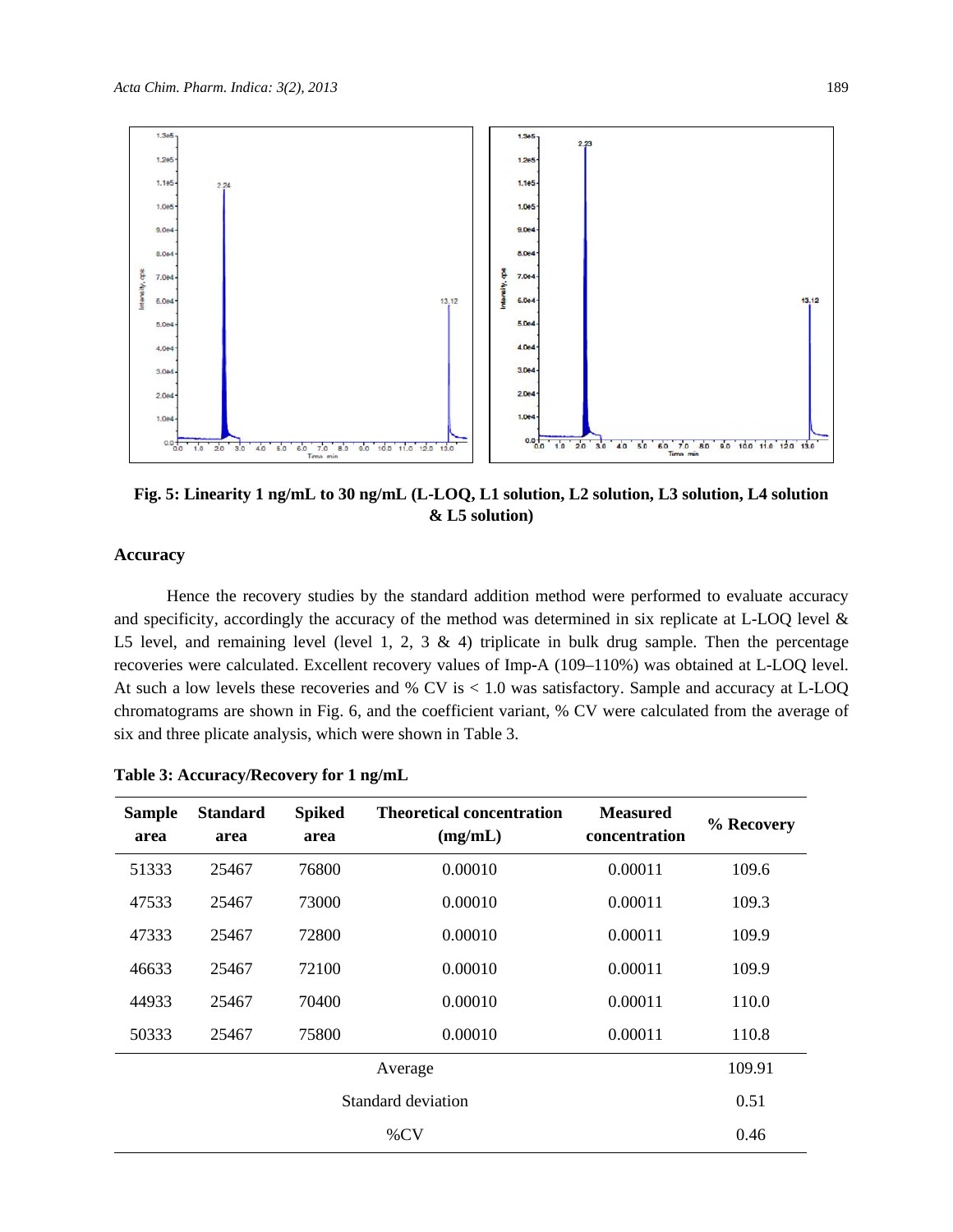

**Fig. 6: Accuracy/Recovery at L-LOQ** 

#### **System and method precision**

Infact Imp**-**A in imatinib was checked for repeatability. The sample was prepared by spiking imatinib with the impurity at a concentration of 20 ng/mL with target analyte concentration and injected six times. The % CV was found to be less than 5.0% for system precision.

To determine the method precision six independent solutions were prepared by spiking imatinib with the impurity at a concentration of 20 ng/mL with respect to target analyte concentration. Each solution was injected once. The variation in the results for the two impurities was expressed in terms of % RSD. The values calculated were found to be below 15.0% RSD for impurities, indicating satisfactory method precision.

## **CONCLUSION**

The desired goal of this study was to develop highly sensitive and more accurate analytical method using LC-MS/MS for the quantification of Imp**-**A in APIs. It has been demonstrated that it is highly sensitive with a limit of detection (L-LOQ) of 1 ng/mL. Trace level of formic acid is added to the mobile phase to enhance ionization and detection. Dramatic differences in stability were noted, therefore it is recommended that recovery/standard addition studies may be carried to rule out stability or ion suppression issues so this impurity is process as well as degrading impurity. The method, which is able to quantify them at ppm level is developed and validated. The information presented here could be very useful for monitoring of Imp**-**A in imatinib mesylate in its pure and tablet form.

## **REFERENCES**

1. H. M. Bolt, H. Foth, J. G. Hengstler, G. H. Degen, Toxicol. Lett., **151**, 29-41 (2004).